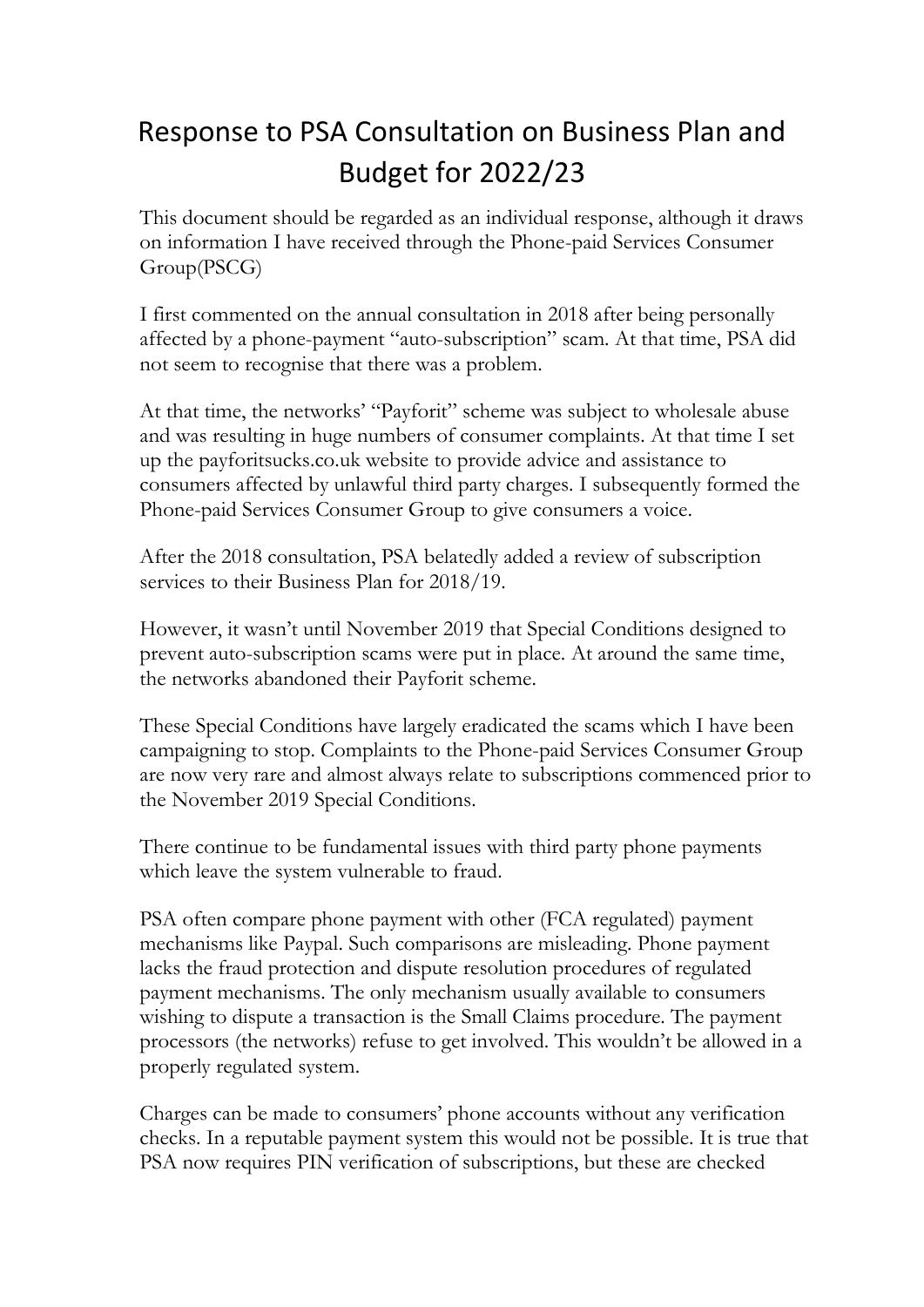retrospectively if and when PSA pursues a complaint. In other payment mechanisms, the verification is completed by the payment processor at the time of the transaction. We have seen several cases where large numbers of consumers were charged without consent, even after the introduction of the new Special Conditions. If transactions were being properly verified by the payment processor, this would not have been possible. The current situation where somebody who knows your phone number can help themselves to your money is not acceptable. It isn't possible for a company to debit my credit card simply by knowing its number. It shouldn't be possible for a company to debit my phone account simply by knowing my phone number.

Despite these issues, the measures taken by PSA have been very effective at reducing the incidence of fraudulent charges. The new Code 15 represents a further improvement in consumer protection

I do not anticipate responding to further PSA consultations, as I consider that I have achieved what I set out to do. Sadly, many of the companies involved in the abuse of the phone payment mechanism continue to operate, but not in the UK. Trustpilot reviews suggest that these companies are now operating in other European countries, and seeking similar vulnerabilities in other payment mechanisms.

## *Q1 – Do our plans for 2022/23 sufficiently deliver our role as a regulator? What else do you think we should be doing or not doing?*

I recognise that there are legislative restrictions on what PSA can do. An opportunity has been missed with Phone-payment. The telecoms exemption from PSD2 enables networks to operate a payments service without following the rules that apply to other FCA regulated payment services. However, it also severely restricts the size and type of transaction which can be processed. Phone payment will forever be a niche payment system unless it chooses to accept FCA regulation.

While Code 15 maintains the very effective measures introduced in the past two years, I regret that the opportunity has not been taken to put an end to ongoing fraud, by requiring PIN verification of existing subscriptions. I'm sure that PSA are continuing to see complaints from consumers who have been unknowingly paying for subscriptions for a number of years. A requirement for a one-off reverification of subscriptions initiated prior to November 2019 could bring an abrupt end to such complaints. Otherwise it is likely that there will be a trickle of complaints for several more years. PSCG have seen several such complaints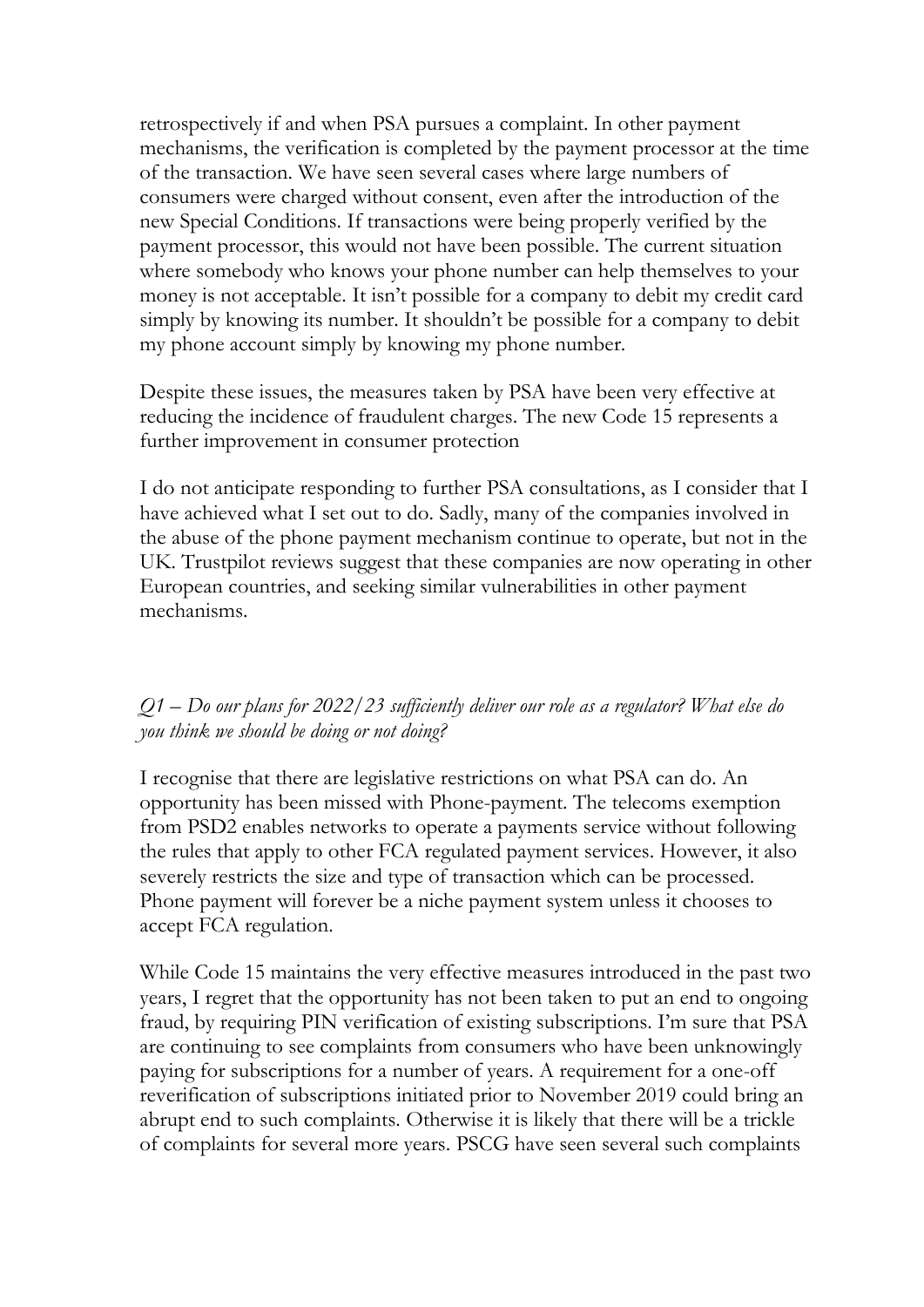where charges were being taken for "services" provided through websites which appear to have long since ceased to exist!

*Q2 – Do you have any comments on the proposed budget for 2022/23? If you recommend any changes, please clearly identify which areas of activity you expect this to impact upon.*

No

*Q3 – Do you have any comments on the proposed levy for 2022/23?*

Given that they now generate the most work for PSA (and cause the most consumer harm) I'd like to see a higher rate of levy for ICSS services. I can see no legitimate purpose for such services, which derive most of their income by tricking consumers in to paying extortionate amounts, for calls which should be free or low cost. The industry lacks a "polluter pays" policy which would help encourage compliance and punish "sharp practices".

*Q4 – What is your view on the estimated size of the market for 2022/23?*

The estimates provided in the plan seem reasonable.

*Q5 – Do you have any other comments on the Business Plan and Budget for 2022/23?*

Last year PSCG identified a number of improvements that could be made to improve the consumer section of the PSA website. These were:

- Extending the information on the Service Checker to include details of the Level 1 provider (with a suggestion to contact them if a consumer is uncertain who is responsible for the charge they have received).
- Ensuring that the Service Checker is always up to date with the Registration database, thus ensuring that details are publicly available within days of a new service starting.
- A page explaining how Phone-paid services work, including the roles of the Service provider, the Level 1 provider and the MNO.
- A page giving advice to consumers on their legal rights where the service provider fails to engage with them or fails to evidence the purported contract under which the charges were taken. By omission, the current website leads some consumers to believe they have no means of redress and this is not true.